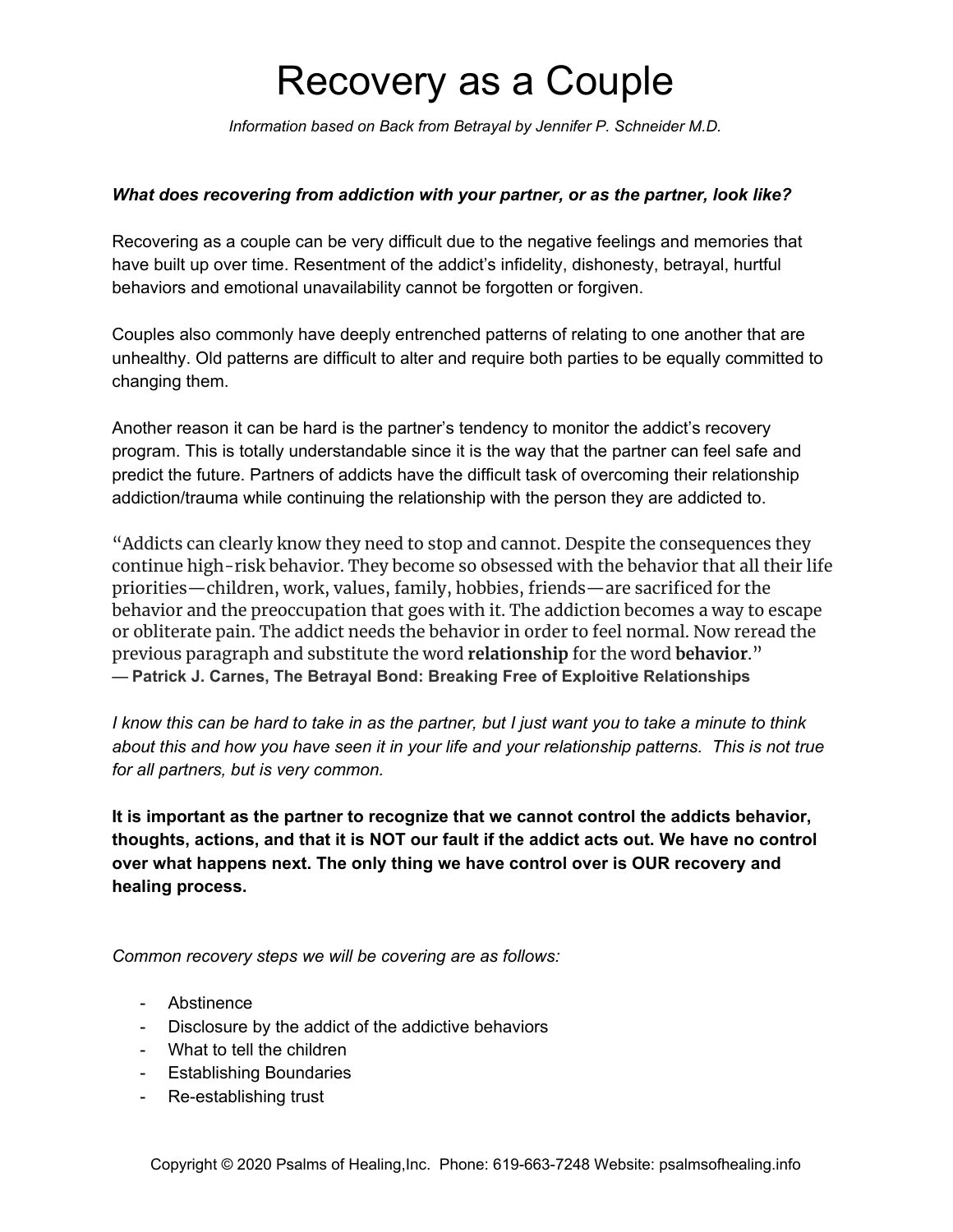- Changes in the couple's sexual relationship
- Dealing with relapse by the addict

# *ABSTINENCE*

#### **Sobriety is a time out not an end**

Sobriety for 90 days is encouraged for several reasons

- Maintaining abstinence allows the addict to achieve a certain level of success in that they are no longer using inappropriate behavior to perpetuate the cycle of dependency.
- Maintaining abstinence allows the addict to practice intimacy outside of the sexual relationship and become aware of their repressed feelings.
- Maintaining abstinence lets the addict learn more effective ways of dealing with pain and with guilt.
- Maintaining abstinence lets the addict learn to see their spouse or partner as a human being rather than as a means of sexual gratification.

For people who have always believed that sex (or the substance, behavior) was their most important need, it is educational to see that they can survive without it.

Ways that abstinence and sobriety is beneficial for both parties is as follows:

- 1. Partners learn that they are wanted for more than just their bodies and that they can get love without giving sex
- 2. Abstinence forces partners to adopt new coping strategies and face problems directly
- 3. Abstinence can be the bridge to a new sexual relationship where both partners feel more comfortable paying attention to their own feelings
- 4. Abstinence can allow partners to work through their own issues
- 5. Abstinence in a relationship that is committed to growth can result in renewed intimacy and can teach the couple new, deeper levels of relating.
- 6. A period of abstinence teaches both parties that sex is OPTIONAL

*Not all couples need or want a period of abstinence, the important thing however is that the decision is MUTUAL either way*

## *DISCLOSURE*

Disclosure is a vital part of the healing process for every couple. The partner of the addict will finally be able to know the whole truth, have their intuition and instincts be shown to be accurate and correct, and the addict will finally be relieved of the burden that secrets bring!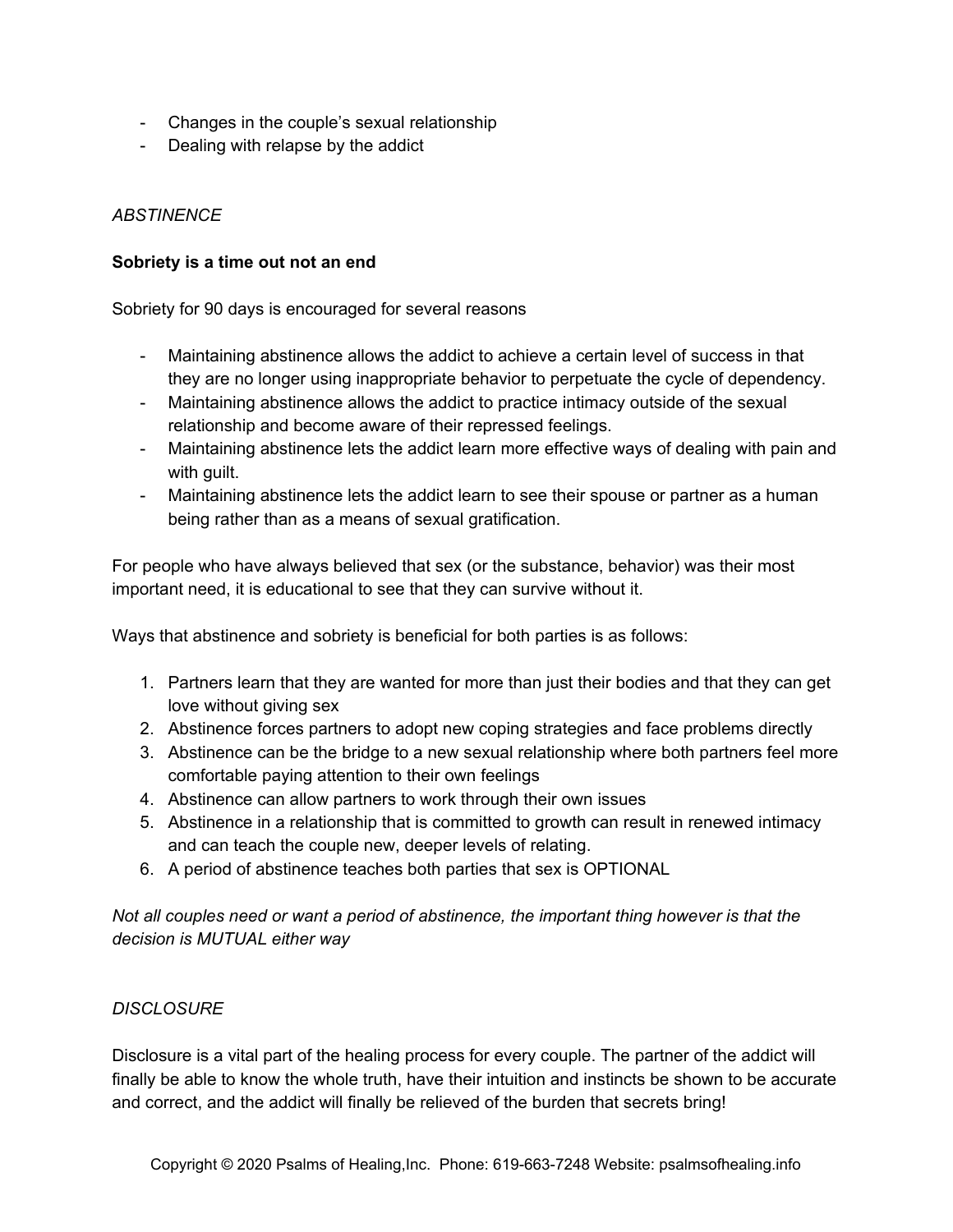When one member of a couple is unfaithful, the partner often suspects it. What brings couples to counseling however is a crisis that occurs where the affair can no longer be denied.

Disclosure is a three part process:

*.*

- *- The Full Disclosure* is when the addict writes up a full and complete account of all addictive and acting out behaviors from childhood to the present moment. This includes all behaviors that occurred while with their partner, all the things that the addict has kept hidden. This is normally excruciatingly painful for both parties and is read aloud by the addict with their therapist, the partner and the partner's therapist present to mediate.
- *- The Impact Letter* is the step that comes after the full disclosure. The partner has an opportunity to write up a letter talking about all the ways that the addict's behavior and the addiction have affected their life, their sexuality, their self-esteem, their relationships with others, their self-trust, their ability to work, and the couples relationship. The partner also provides a list of the boundaries they will be putting in place moving forward as well as the consequences that will occur if the boundaries are not followed. This is also read allowed by the partner, with their therapist, the addict and the addict's therapist present.
- *- The Restitution Letter* is the final step and in this step the addict responds to the Impact Letter. They validate their partners' experience, apologize for the impact that their lies, deceit, addiction, behaviors have affected their partner, and agree to or refuse the boundaries and consequences set out by the partner. They also confirm what they will do moving forward to help rebuild trust with their partner.

## **Optional 4th step:** *The Polygraph*

The polygraph is an optional step that many couples choose to take. The polygraph test is normally taken immediately following the Full Disclosure by the addict. This is to confirm that they told the whole truth so that the partner can be confident in the fact that they finally know everything. For most partners there is what is called "staggered disclosure" by the addict that occurs constantly over the years. And this is when the addict provides new details, stories, and bit's and pieces that each time is supposedly "everything", "all that happened", "nothing else", "only happened once"... etc. This is incredibly painful and the partner normally knows that there is more.

The goal of the polygraph is to allow the partner to finally STOP digging, snooping, and looking for more. This allows them to finally relax. No matter how painful the disclosure is most partners are equally RELIEVED to finally know the truth.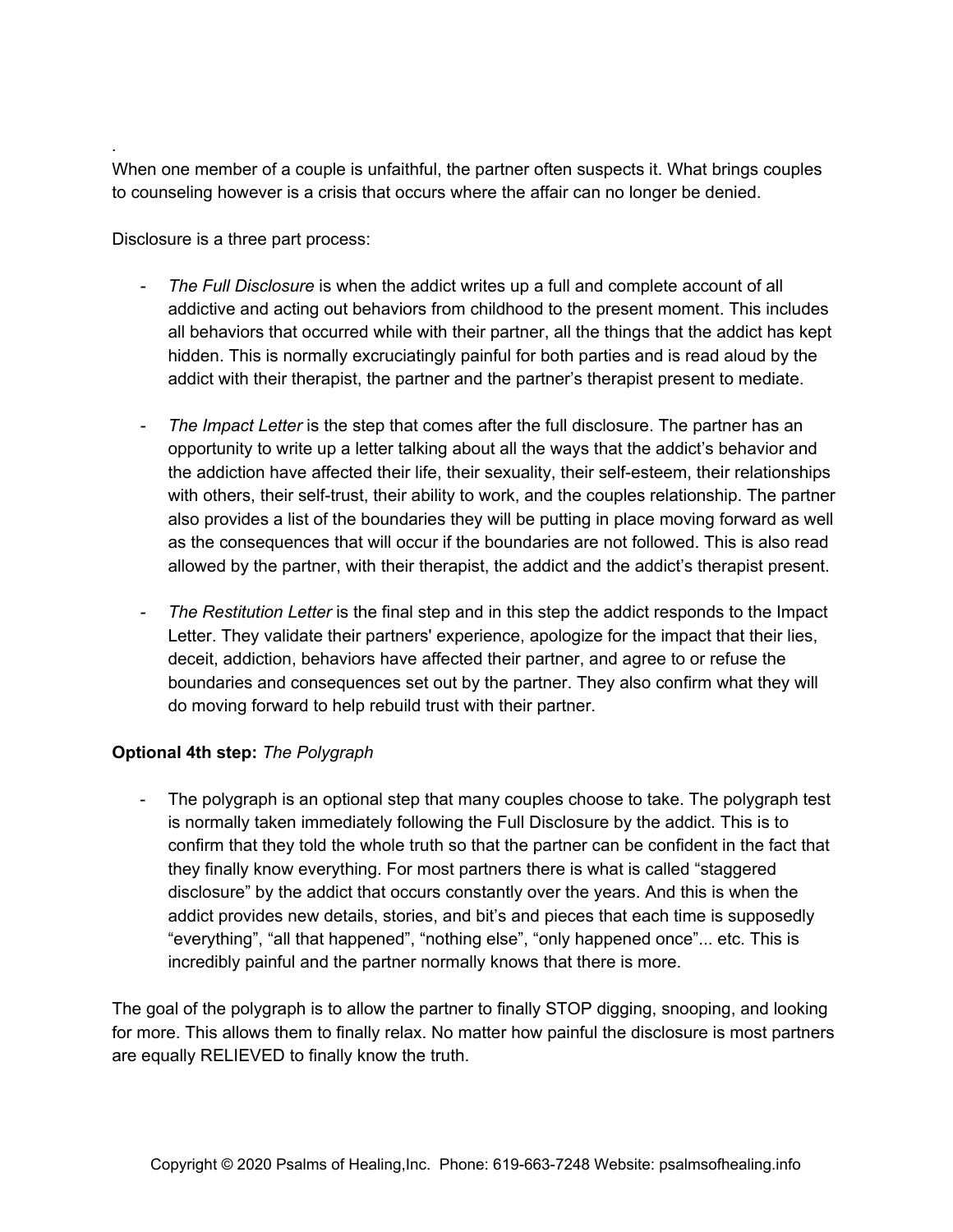#### *WHAT TO TELL THE KIDS*

All addiction involves secrecy. We try to keep secrets from our spouse, children, friends, employees, and significant others. Most of the time it is just an illusion of secrecy.

Because addiction is considered a family disease, recovery is most effective when it involves the whole family.

Sex is a difficult subject for parents to discuss with children. It may be harder for an addict to disclose his or her sexual behavior to children due to shame, anger, fear of alienating that child, fear that the children might be harmed by the information, or concern that they might tell others.

*"People who are unwilling to share with their children often assume that the children did not know what was going on. In fact, children often knew. They may have overheard telephone calls, arguments, and conversations, but kept the information to themselves. Even if they didn't know the details, they may have sensed the stress and tension between their parents. Telling older children about addiction and recovery can validate the children's feelings. Furthermore, it gives them permission to talk about what they may have felt and experienced during their parents' acting out."*

## *Evasiveness with children is likely to continue the legacy of secrecy, which promotes addiction.*

#### **What do you tell your kids based on their age**

Preschool (ages 3 to 5) - They want to know: Are you going to leave me? Am I in trouble? Do you love me?

Elementary-school age - They want to know: Is the fighting my fault? Will something bad (like divorce) happen? Why do you seem different now than before recovery?

Children ages 9 to 13 - They want to know: Am I normal? Will I get this addiction because I have sexual feelings or have masturbated? What will happen to me if you get divorced?

Teens and young adults - They want to know: How could you do this to Mom/Dad (i.e. to the partner of the addict)? To the family? How does this specifically relate to me? (You've ruined my life!)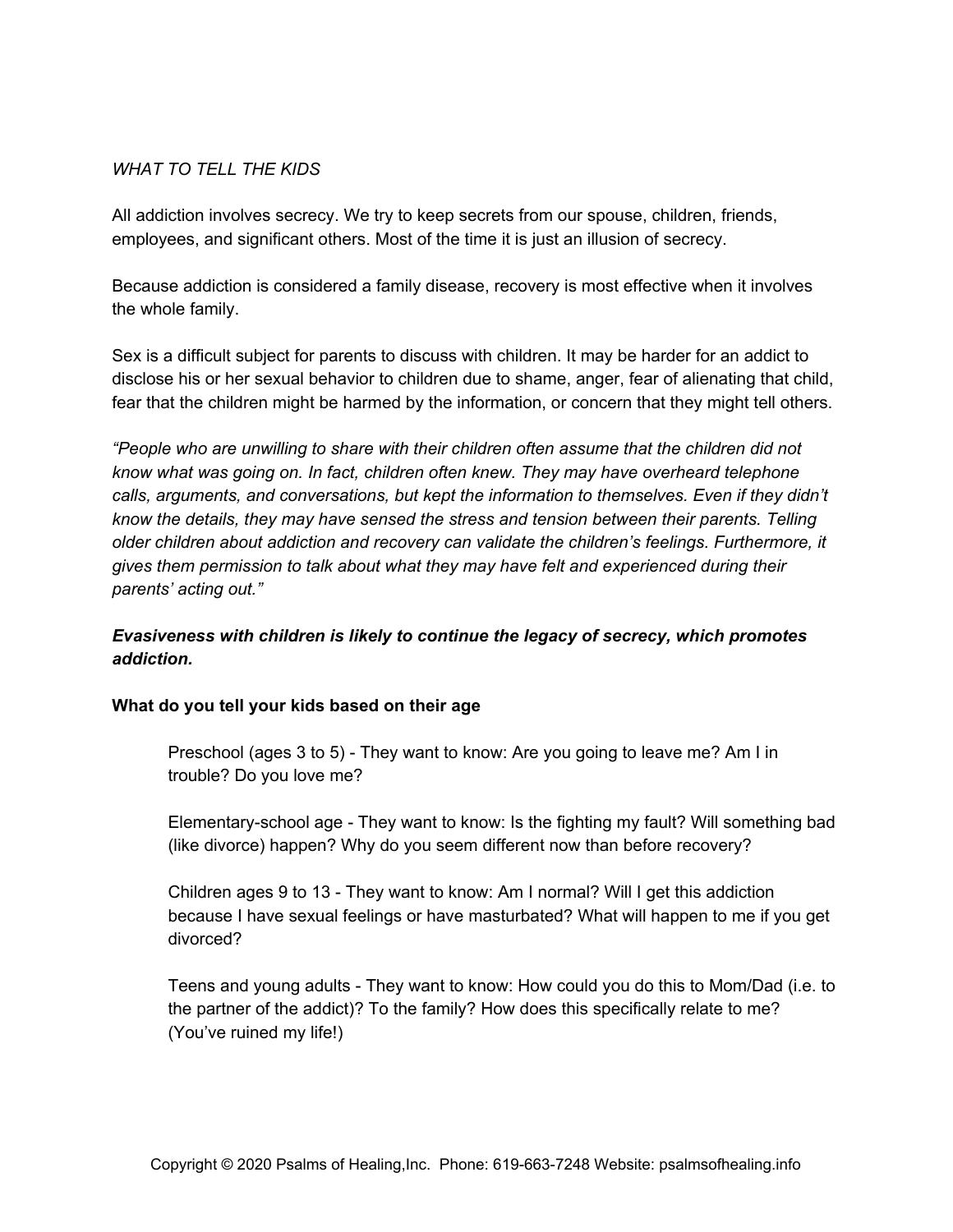*Research has shown that prior to disclosure most children knew of the parent's behavior or suspected it.*

#### **Four Reasons to Disclose to Children**

- To validate what the children already know
- To explain the situation to them thoughtfully before they find out from others
- To break the generational cycle of addiction often present in families
- For the children's safety, if they are at risk of being exposed to behaviors by the addicted parent.

#### *One word of caution:*

**Before deciding to share with your family members information about the addicts behaviors and recovery, examine your motives.**

**Acceptable motives:** *To become honest with your children or parents, to allow them to understand what is happening in the family, and to encourage open expression of feelings.*

**Unacceptable motives:** *To use your children inappropriately as confidantes, seeking allies in a struggle with the mate and complaining about the marital partner's transgressions. Tell a child may be used as a way to get back at the addict.*

## *ESTABLISHING BOUNDARIES*

Boundaries can be difficult to maintain for many partners. However, through this process many partner's see the need to establish and hold boundaries.

*This requires becoming aware of their own feelings, needs, becoming assertive about their needs and wants, and learning to communicate constructively with the addict.*

**Before recovery, many partners were fearful of abandonment and would tolerate hurtful behaviors rather than confronting the addict. There would be excuses, reasons and mitigating circumstances they could use to excuse the addicts behavior.**

Couples in recovery learn to develop limits or boundaries in their relationship as well as consequences when the agreement is broken.

## *RE-ESTABLISHING TRUST*

Trust in someone involves predictability, dependability, and faith. Being able to predict how the person will behave in the future based on the past. Being able to depend on someone no matter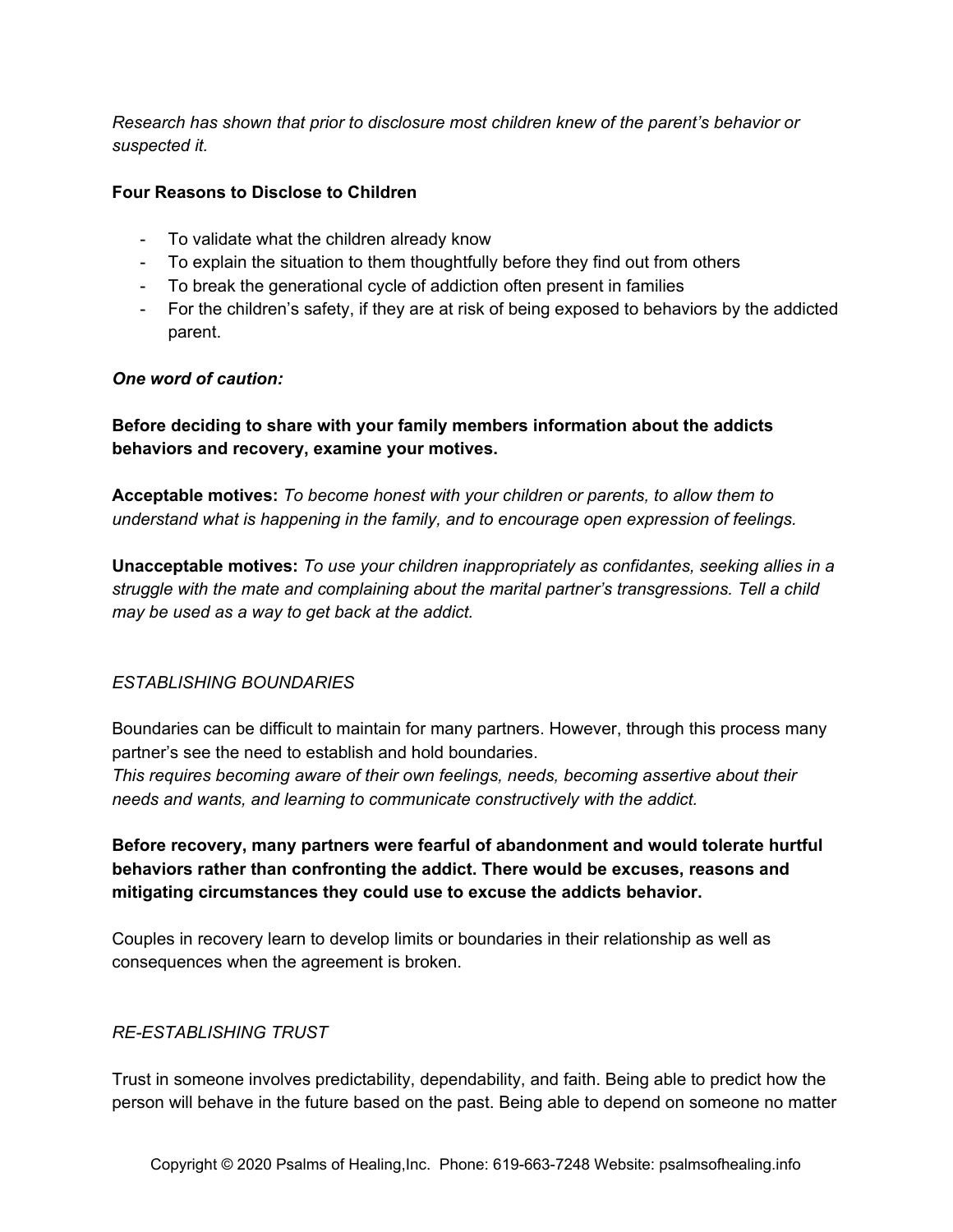what. We judge both predictability and dependability based on past behavior. Since we cannot know what will happen in the future we have faith that the person will continue to behave the way they always have in the past, in the future.

#### *When an affair comes to light, predictability, dependability, and faith vanish.*

For the couple who decides to rebuild their relationship after disclosure of infidelity, re-establishing trust is a major task.

# **Rebuilding trust requires honesty and consistency day-by-day until a track record exists that new trust can be based.**

## *CHANGES IN THE SEXUAL RELATIONSHIP*

When someone who uses sex to feel good marries a partner who believes sex is the most important sign of love, sex is likely constitute a ery important part of their relationship.

Most couples have unspoken rules about their sexual relationship. For example, some men always initiate. Many women never say no.

*Many partners' sexual feelings might have been enhanced by the fear and uncertainty in their relationship. The unpredictability of the mate's behavior added excitement to their lovemaking. If they argued and then reconciled by making love, the energy of the argument was experienced as part of the chemistry and sexual activity. Sex was more about intensity than intimacy.*

In recovery the rules that formerly governed many aspects of the couple's life together need to be replaced with new rules.

**The key to successful restructuring of the sexual relationship is a willingness to talk to each other about feelings.** This is not easy for most couples, especially when many people grew up believing that it is not okay to talk about feelings.

As the trust in each other grows, so will the intimacy and sharing in the marriage. This will also cause sex to become more enjoyable due to sex becoming more about intamcy than intensity.

## *DEALING WITH RELAPSE*

Relapse occurs when the addict returns to the use of addictive substances of behaviors after a period of abstinence.

A "slip" is a one-time event that happens unexpectedly, whereas a "relapse" is a prolonged move back to the compulsive behavior.